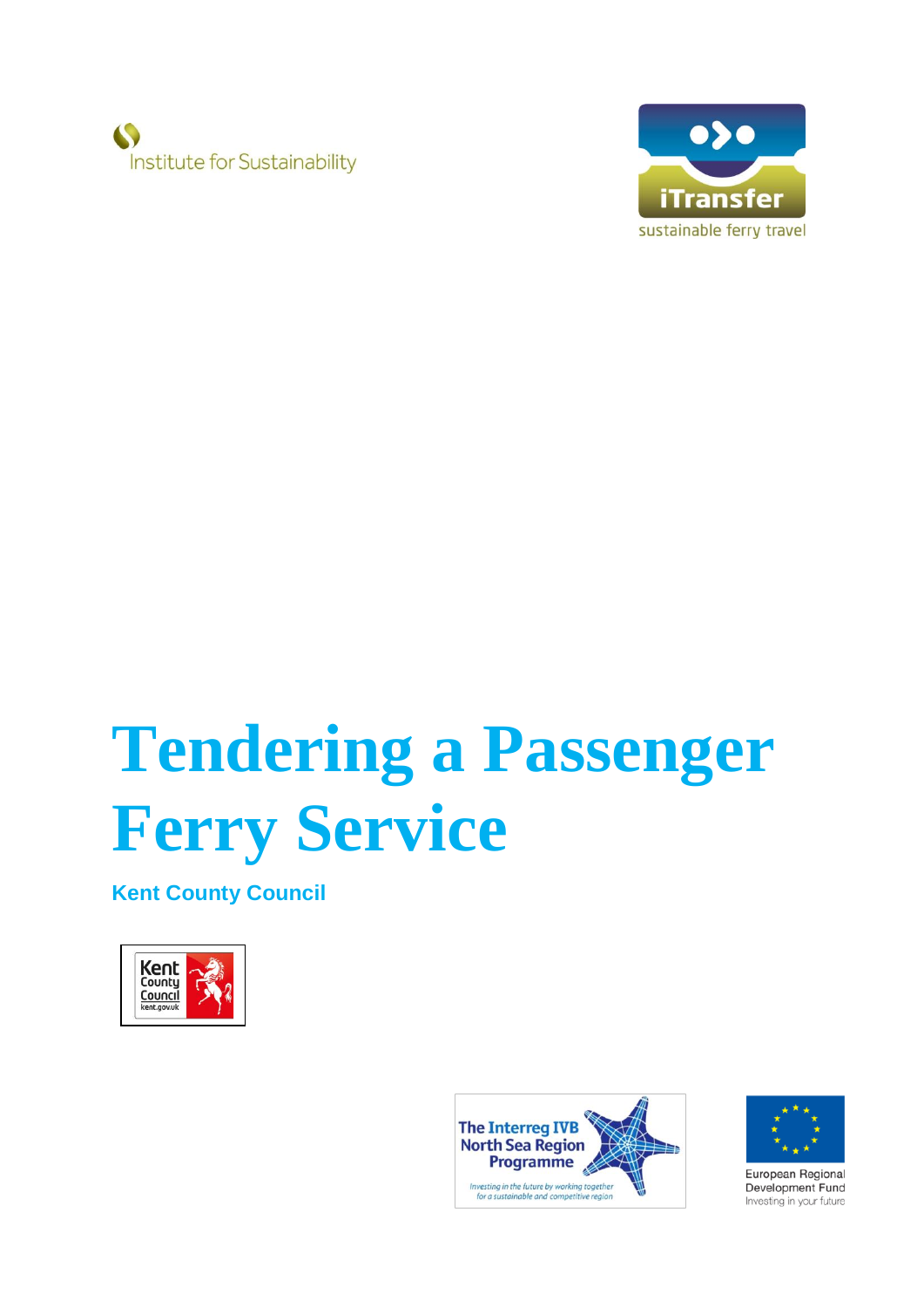<span id="page-1-0"></span>

This document is part of iTransfer, a North Sea Region Interreg programme project, which is funded by the European Regional Development Fund.

iTransfer (Innovative Transport Solutions for Fjords, Estuaries and Rivers) aims to make ferry transport more freely accessible and sustainable, and encourage more people to travel by water. In areas in the North Sea Region (NSR) there are opportunities to replace existing vehicle routes with passenger ferries as a viable alternative. Travelling by ferry is more sustainable, easier and quicker. It can also provide lifeline services to remote communities.

For more information visit [www.itransferproject.eu](http://www.itransferproject.eu/)

**iTransfer – Tendering a Passenger Ferry Service**   $\overline{2}$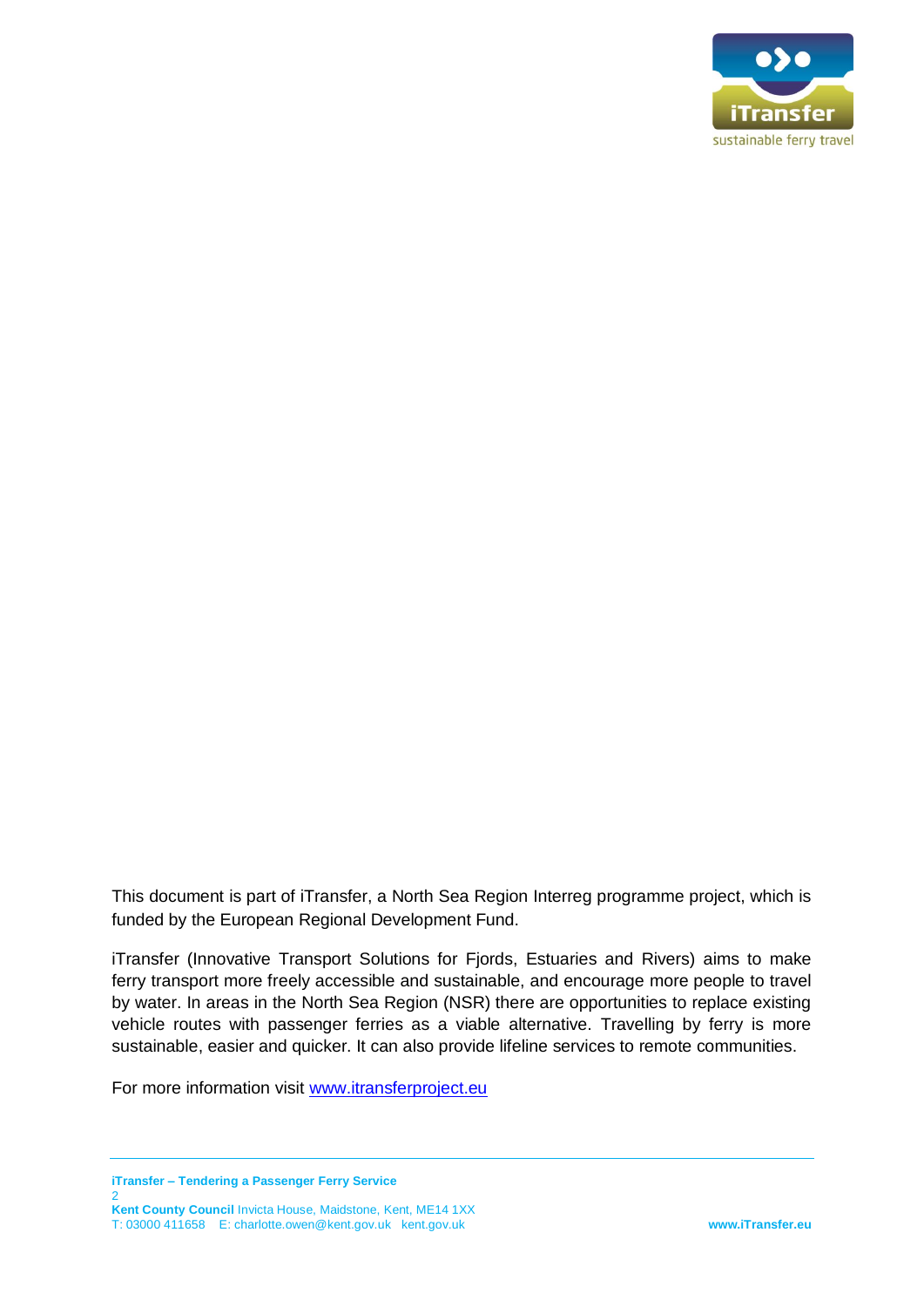

# **Tendering a Passenger Ferry Service**

### <span id="page-2-0"></span>**Gravesend to Tilbury**

#### <span id="page-2-1"></span>**Executive summary**

Kent County Council (KCC) has had a contractual relationship for the provision of subsidy for the passenger ferry from Gravesend to Tilbury since the early 2000s. Before that time the ferry ran wholly commercially without a need for financial support from local authorities. KCC now jointly subsidises the operation with Thurrock Council as it meets an important social need, providing access to employment, education and leisure. When the previous ferry operator went into liquidation the incumbent bought all equipment including the West Street Pier at Gravesend. Although a practical solution to sustain the service at the time, the legacy of this arrangement is that the there has been no neutral landing stage on the Kent side of the river deeming that the incumbent operator had sole access preventing tender and competition.

Gravesham Borough Council (GBC) and KCC became involved in the iTransfer project together as GBC had a desire to regenerate the area and redevelop the town pier whilst KCC desired a landing stage which was open to all to use and facilitated a competitive tender process. Once it was clear that GBC would be acquiring a new town pier pontoon, KCC began to think about testing the market for the ferry operation. KCC has extensive experience in the tendering of local bus and taxi contracts, but has never before tendered for a bespoke passenger ferry contract. The iTransfer project has therefore been invaluable in assisting in this process through the engagement with partners, some of whom KCC has worked closely with to inform terms and conditions of contract, the specification and the suite of documents that form the Invitation to Tender.

The output of the project is thus to for the first time allow Kent and Thurrock Councils to tender for the Gravesend to Tilbury passenger ferry service. In doing so, the Councils can ensure value for money, explore enhanced levels of service and ensure that the contract is secured in accordance with local, national and European procurement regulations. Ultimately by ensuring value for money and securing the quality of service, the Councils can use their limited funds wisely to support the ferry service for as long as possible. The adoption of a proper procurement process to demonstrate best value is also important to ensure continued political support for the service. Finally, if there is the potential to secure any service vessel enhancements at affordable rates, then it is also hoped that passenger satisfaction can increase with the potential to attract greater patronage which will help to make the ferry more commercially viable and reduce the subsidy required.

This report is part of iTransfer, a North Sea Region Interreg programme project, which is funded by the European Regional Development Fund. For more information visit [www.itransferproject.eu](http://www.itransferproject.eu/)

**iTransfer – Tendering a Passenger Ferry Service**  3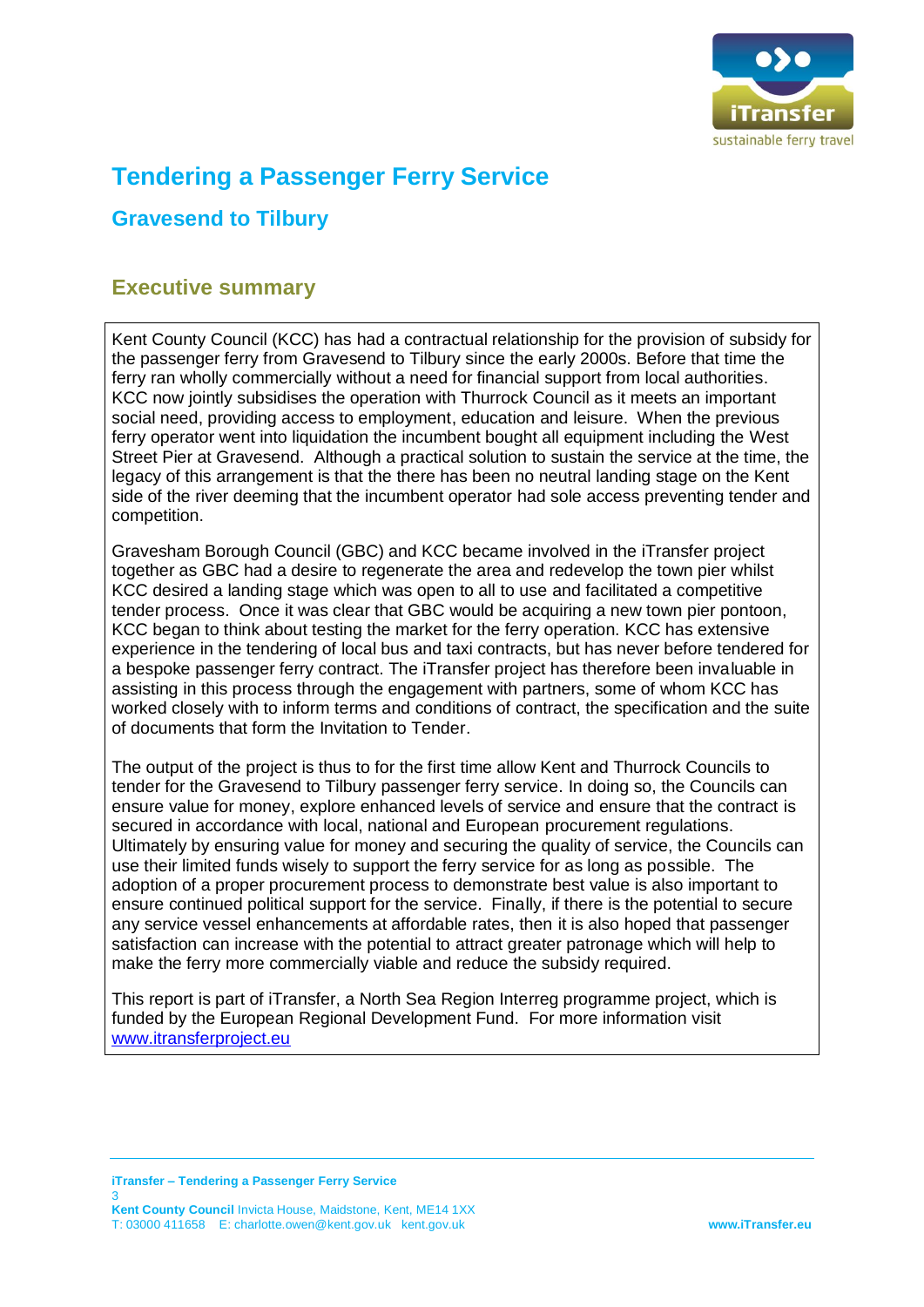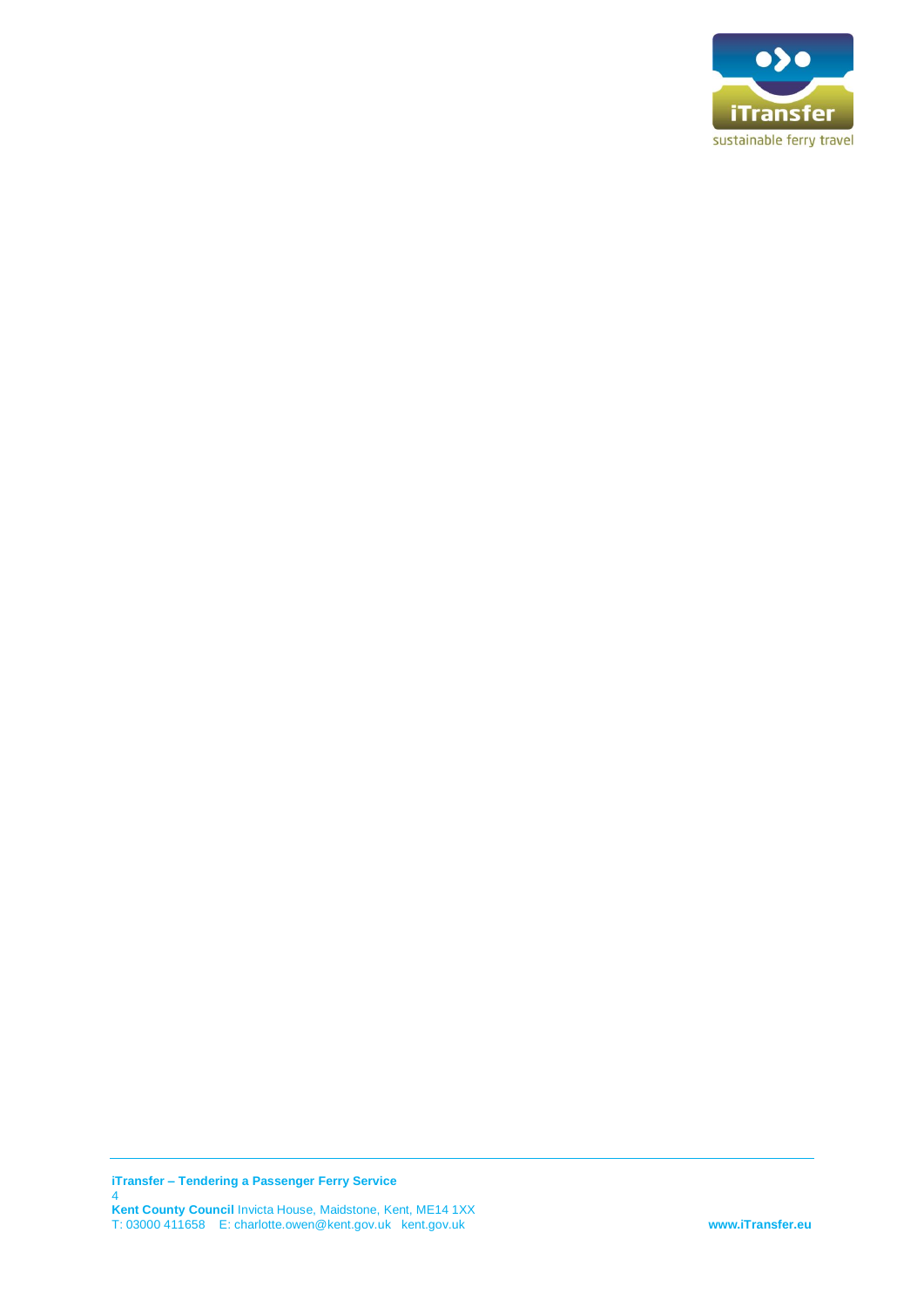

## <span id="page-4-0"></span>**Table of Contents**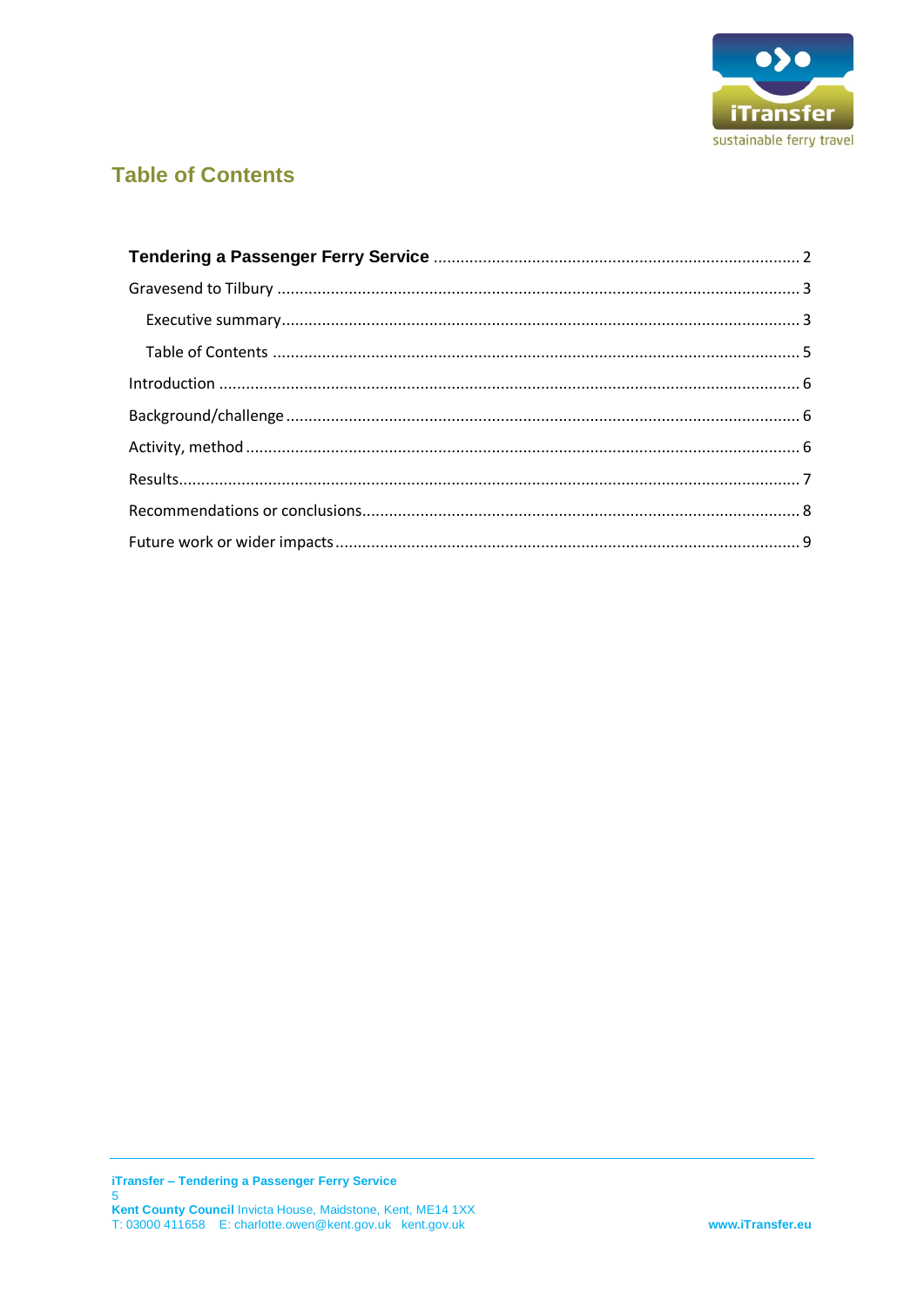

#### <span id="page-5-0"></span>**Introduction**

iTransfer (Innovative Transport Solutions for Fjords, Estuaries and Rivers) aims to make ferry transport more freely accessible and sustainable, and encourage more people to travel by water. In areas in the North Sea Region (NSR) there are opportunities to replace existing vehicle routes with passenger ferries as a viable alternative. Travelling by ferry is more sustainable, easier and quicker. It can also provide lifeline services to remote communities.

The aim of the project activity was to prepare for and conduct a full procurement for a passenger ferry service. The existing service was subsidised by Kent County Council (KCC) and Thurrock Council as it was considered a socially necessary service, providing access to employment, education and leisure. However it had never been tendered before as until recently the incumbent operator had sole access to the only available pontoon, preventing competition.

The iTransfer funding has enabled Kent County Council to learn from project partners, particularly those in the ferry industry and other public sector authorities with experience of tendering such services. By attending transnational workshops and developing links with partners, KCC has gained knowledge and expert advice on best practice. The funding has also brought in the help of a consultant specialising in this field, to provide advice for constructing the tender documents.

#### <span id="page-5-1"></span>**Background/challenge**

This activity was carried out to ensure the Councils subsidising the ferry service were receiving value for money, and to secure a quality of service for passengers using it. The Councils have not previously been able to tender the service as the incumbent owned the only available pontoon for the ferry to use. Now GBC have built the town pier pontoon, any operator is able to run a ferry service from Tilbury, and KCC and Thurrock are able to tender the service.

The success of the activity would be determined by the completion of the procurement process, with the new operation being awarded to the successful bidder. Ultimately by ensuring value for money and securing the quality of service, the Councils can use their limited funds wisely to support the ferry service for as long as possible. The adoption of a proper procurement process to demonstrate best value is also important to ensure continued political support for the service. Finally, if there is the potential to secure any service vessel enhancements at affordable rates, then it is also hoped that passenger satisfaction can increase with the potential to attract greater patronage which will help to make the ferry more commercially viable and reduce the subsidy required.

#### <span id="page-5-2"></span>**Activity, method**

Throughout the project KCC worked closely with Gravesham Borough Council and in particular, Sestran, who applied their experience in ferry tendering to help KCC formulate the tender documents. Sestran also put the Council in contact with their legal partners Dundass and Wilson who assisted to ensure that documents and the terms and conditions of contract

**iTransfer – Tendering a Passenger Ferry Service**  6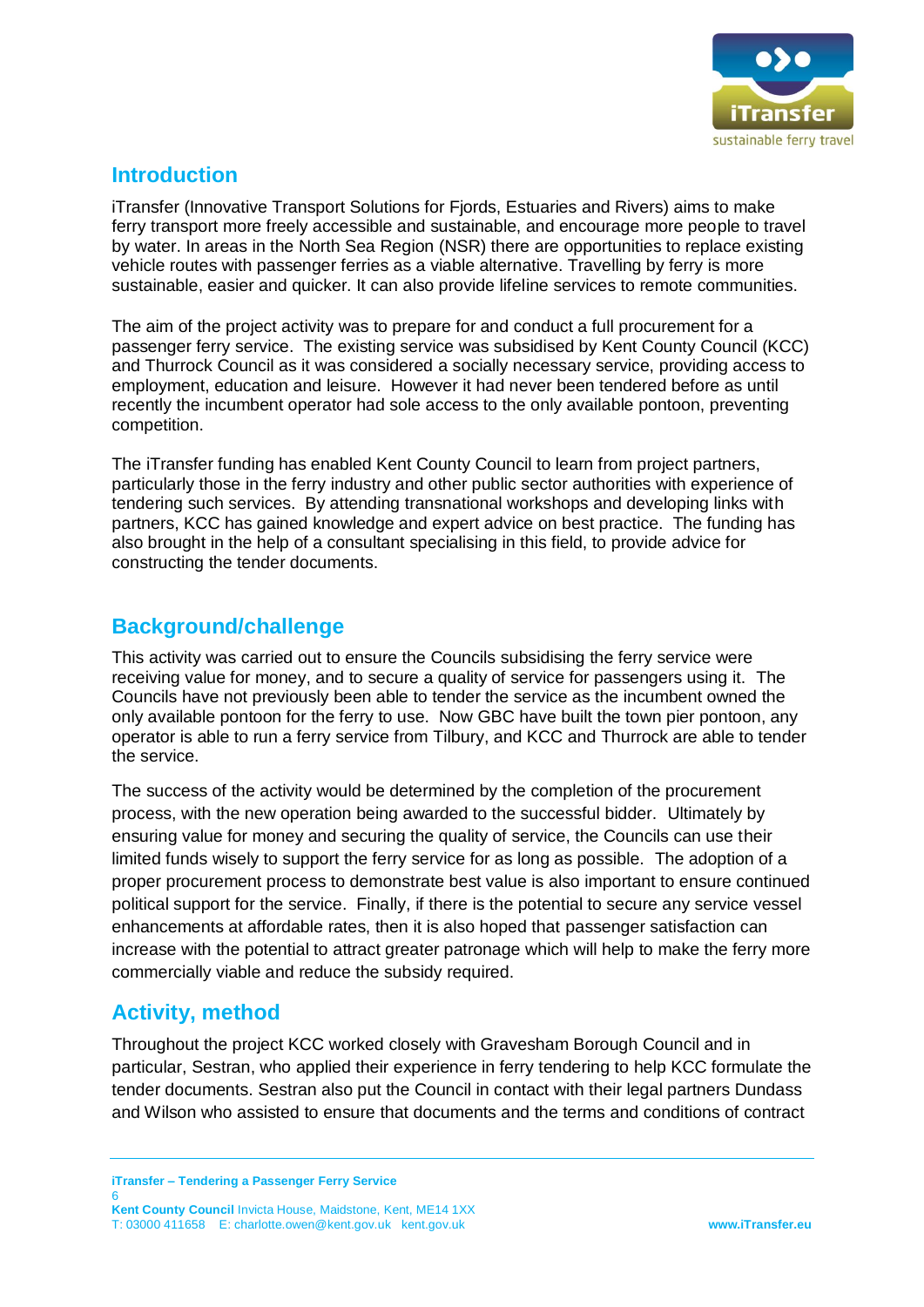

were sound and legally enforceable. Engagement with operators provided insight into what they would consider an appealing tender and potentially bid to operate. The full tender specification can be found in the Appendices. The financial restrictions on both Councils determined that like for like service levels were specified but the approach invited proposals from bidders for vessel and service enhancements. The assessment criteria identified a weighting of 75% price, 25% quality to try to strike a balance between affordability and possible enhancements. The quality aspect asked for the mobilisation plan of the operator, the plan for a better standard of customer service and enhanced environmental and accessibility standards for the vessel.

The wide range of transnational partners brought varied experience and expertise to the project. Partners were able to share experiences and advise on best practice, suggesting options for the tendering of a passenger service. KCC also worked with the Port of London Authority to gauge the feasibility of a joint ferry for passengers and pilots. This was initially viewed as a potentially economic way to share existing resource operating in the same area of the river but ultimately was not possible owing to concerns about the potential conflict between demands and issues regarding the tupeing of and different skill sets of staff. This process did also include the progressing of a feasibility study into possibility of commissioning a vessel which could accommodate the demands of being both a pilot boat and a passenger ferry. This has been provided to the project.

KCC also hosted the Ferry Tendering Workshop in Canterbury in October 2012. This opportunity allowed partners to share experiences and for KCC and Sestran to feedback on progress with the tender. David Joyner, Transport and Safety Policy Manager at KCC gave an introduction to public transport in Kent. Steve Pay, Transport Integration Manager at KCC then gave a presentation on the local bus tendering and the dynamic purchasing model used at KCC. Ian Mathie from partner Sestran gave an update on the Tilbury to Gravesend tender and Captain Peter Steen from the Port of London Authority (PLA) spoke about the PLA's operations at Tilbury.

#### <span id="page-6-0"></span>**Results**

The project has seen the successful formation of a full set of documents relating to the Invitation to Tender that will facilitate future procurement exercises and will also form the basis of future contracts. This is a significant development for KCC owing to its lack of expertise with respect to marine transport.

A bi-product of the process has also been the formation of very positive relationships both within and outside of project partners. This will offer future support for KCC and is viewed as helpful for the Council with respect to future activity in relation to the ferry.

The Gravesend to Tilbury ferry service was put out to tender in spring 2014. Unfortunately it received no compliant bids and the current contract has been extended pending a new procurement exercise. Some valuable lessons have been learnt, mainly in terms of managing the procurement process in respect to timescales and market engagement. Further engagement with operators and other stakeholders will also be sought to understand

**iTransfer – Tendering a Passenger Ferry Service**  7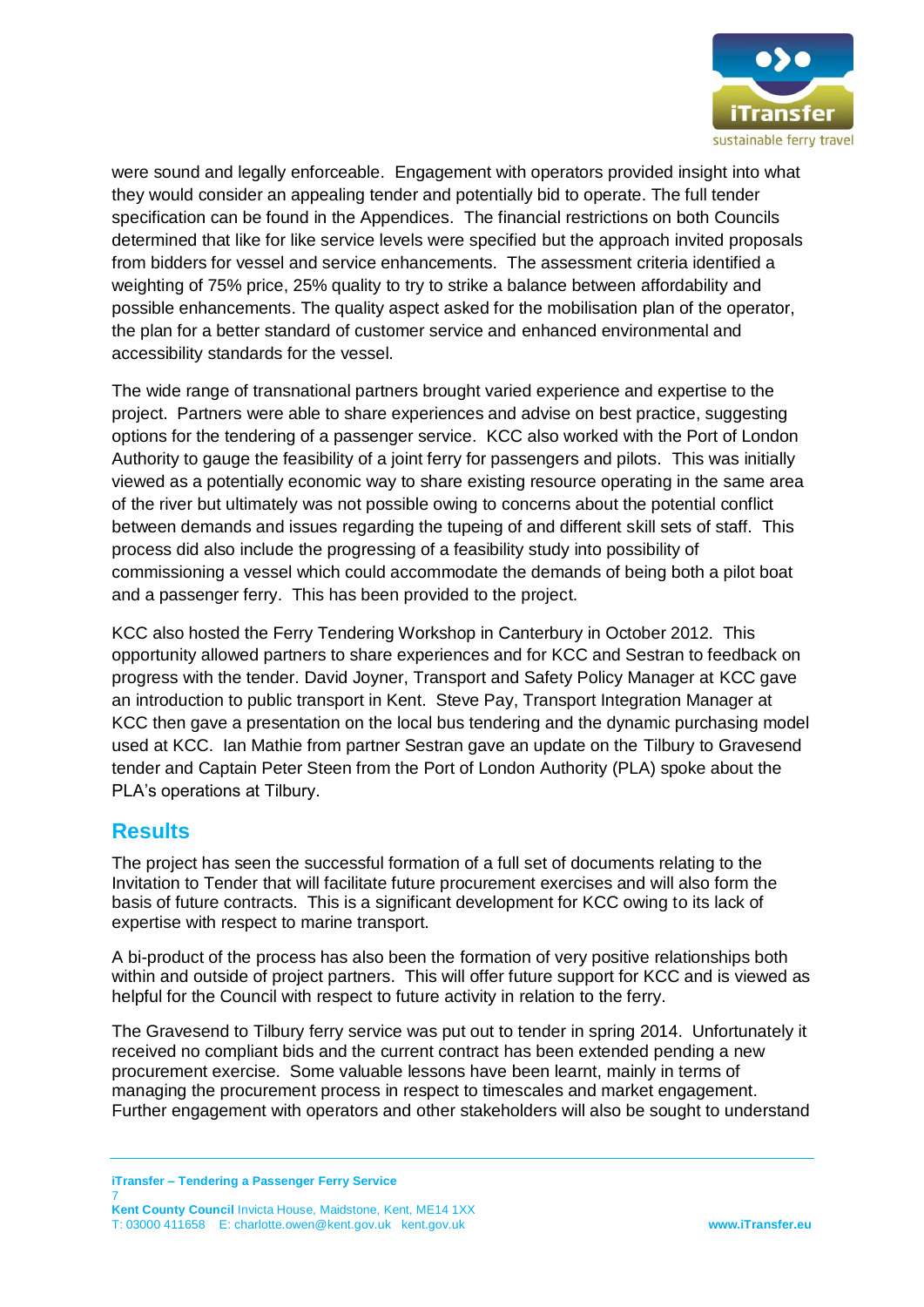

whether there are different approaches to the service provision and financial models that restricted interest in the contract. It is currently intended to re-issue in autumn 2014.

The Ferry Tendering Workshop in Canterbury in October 2012 contributed to the project's KPIs. KCC also funded the printed brochures which were distributed at the Gravesend Town Pier Inauguration event. These brochures promoted the iTransfer project to elected Members, local authority officers and members of the public.

#### <span id="page-7-0"></span>**Recommendations or conclusions**

Recommendations to other local authorities tendering a passenger ferry service:

- Conduct extensive engagement with the market and potential operators. Be clear what your requirements are and the likely terms of the tender and seek feedback on whether this would be appealing to an operator and attract a bid.
- Put time aside to warm up the market before the formal tender process commences.
- Ensure the bidding period is sufficiently long for operators to prepare and submit their bid.
- Offer assistance to operators with submitting a bid, particularly those with no experience of such a process and who may in reality be relatively unknowledgeable in terms of use of Invitation to Tender.
- Ensure the length of contract is long enough for operators to justify their investment, particularly if they are required to secure a vessel. 4 years was not found to be long enough to attract a number of operators.
- Consider the possibility of providing a vessel or equivalent capital funding as part of the tender. Consider whether this initial outlay is a challenge for small and medium enterprises.
- Ensure that the tender is advertised extensively, particularly in industry magazines which have a large audience. An OJEU notice is not enough.
- It is considered that in general, ferry operators tend to run at the higher end of the market than is seen in the bus industry.
- They appear to have more of a strategic approach to considering opportunities and want to understand the longer term potential for the service in respect of its future development and where it fits with the strategic aspirations of the tendering body.
- It is also felt that a greater proportion of the ferry operator market is only interested in providing more "stella" services using higher specified and greener vessels.
- In summary, there appears to be less appetite amongst ferry operators to secure short term contracts on relatively small margins which is not a trait of the bus industry.
- This represents a real challenge to this project where there is neither a large group of potential operators neither is there the level of funding that is seemingly needed to attract some bidders.

Partners and organisations can benefit from this work. They can use the tender documents supplied in the Appendices, and adapt them to suit themselves bearing in mind the recommendations made above.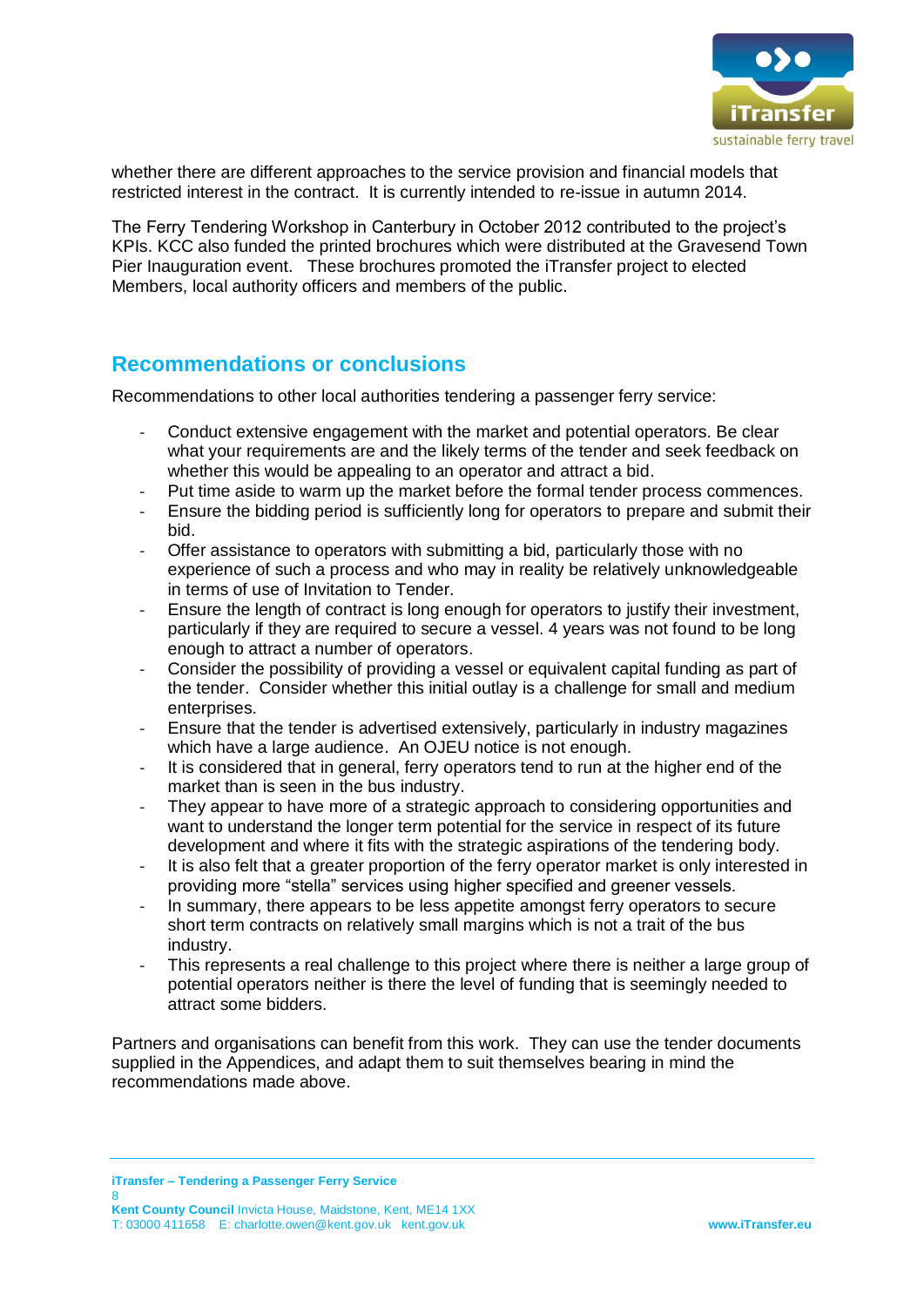

#### <span id="page-8-0"></span>**Future work or wider impacts**

The tendering of the passenger ferry service will ensure value for money and a quality of service for passengers. The ability to generate competition alongside the formation of a more robust contract will provide the Councils with greater control over levels of service and provide greater sanctions in the event that they are dissatisfied with performance.

Ultimately the ability to secure future contracts through a competitive tender service is considered vital to ensuring the continuation of the ferry in the longer term. Only through this process can Council officers get political support for the ferry which will then be better seen as offering value for money. By ensuring best value and potentially securing a better level and quality of service, the Councils can use their limited funds wisely to support the ferry service for as long as possible. It is hoped that any increase in quality would generate a subsequent increase in levels of passenger satisfaction and attract greater patronage which will help to make the ferry more commercially viable and reduce the subsidy required.